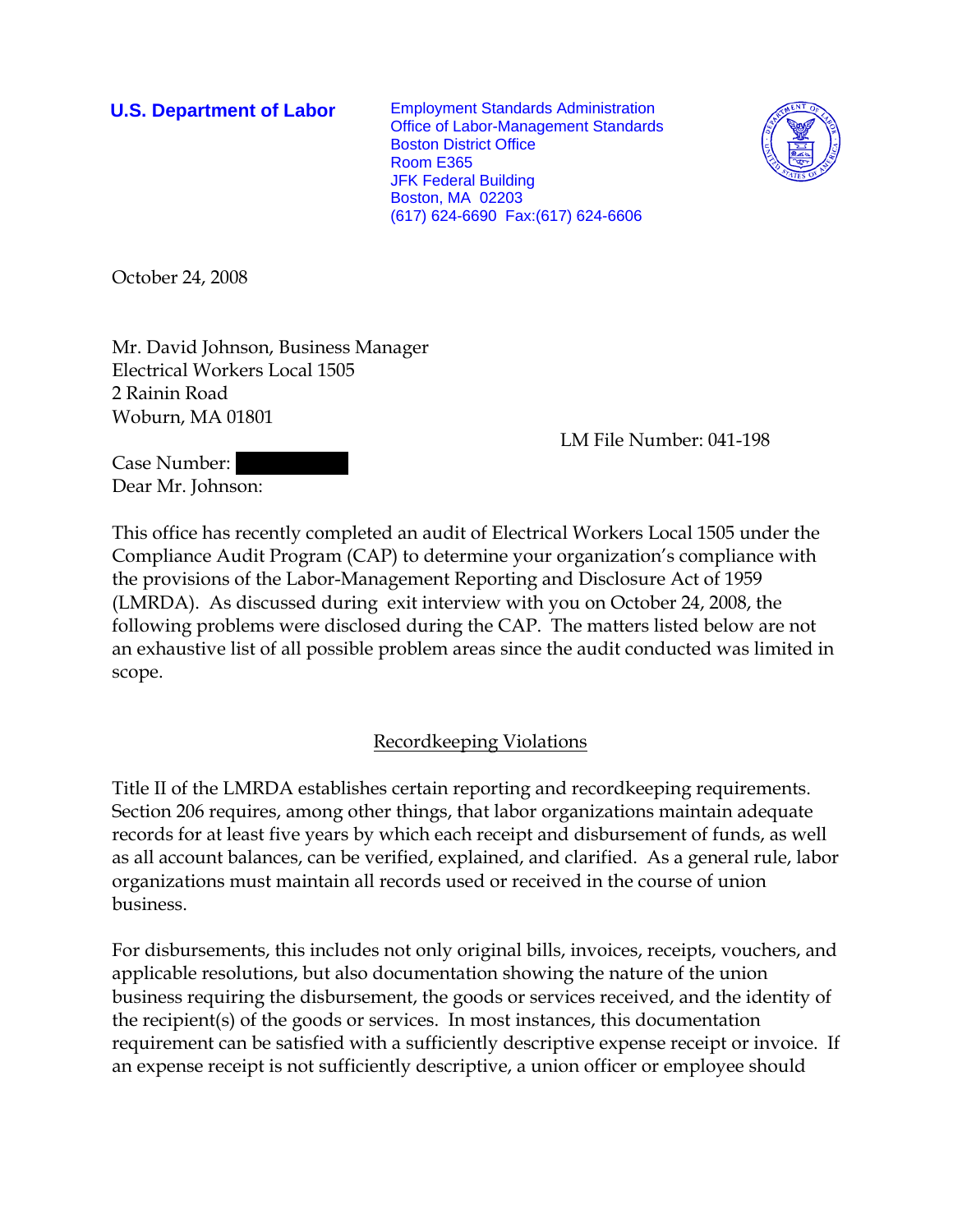Mr. David Johnson October 24, 2008 Page 2 of 4

write a note on it providing the additional information. For money it receives, the labor organization must keep at least one record showing the date, amount, purpose, and source of that money. The labor organization must also retain bank records for all accounts.

The audit of Electrical Workers Local 1505's 2007 records revealed the following recordkeeping violations:

1. Reimbursed Auto Expenses and Credit Card Expenses

Local 1505 did not retain adequate documentation for reimbursed mileage expenses, and credit card expenses totaling at least \$7,798. The travel expense vouchers submitted for mileage reimbursement did not sufficiently identify the union purpose for the expense. Many of the vouchers listed the purpose as "meeting" or "union business." Credit card expenses for some hotel and airline tickets did not have a corresponding bill, ticket, or receipt.

As previously noted above, labor organizations must retain original receipts, bills, and vouchers for all disbursements. The president and treasurer (or corresponding principal officers) of your union, who are required to sign your union's LM report, are responsible for properly maintaining union records.

2. Union Owned/Leased Vehicles

Per Local 1505's Policy Guide, "The Business Manager shall be allowed to use the local's automobile for personal use. However any expenses incurred during the private use of the local's automobile are the responsibility of the Business Manager." Local 1505 did not maintain records documenting business versus personal use of the union vehicle. The LM-2 instructions include specific rules for the reporting of automobile expenses. The union must report operating and maintenance costs of each of its owned or leased vehicles in Schedules 11 and 12 of the LM-2, allocated to the officer or employee to whom each vehicle is assigned.

For each trip they take using a union owned or leased vehicle, officers and employees must maintain mileage logs that show the date, number of miles driven, whether the trip was business or personal, and, if business, the purpose of the trip.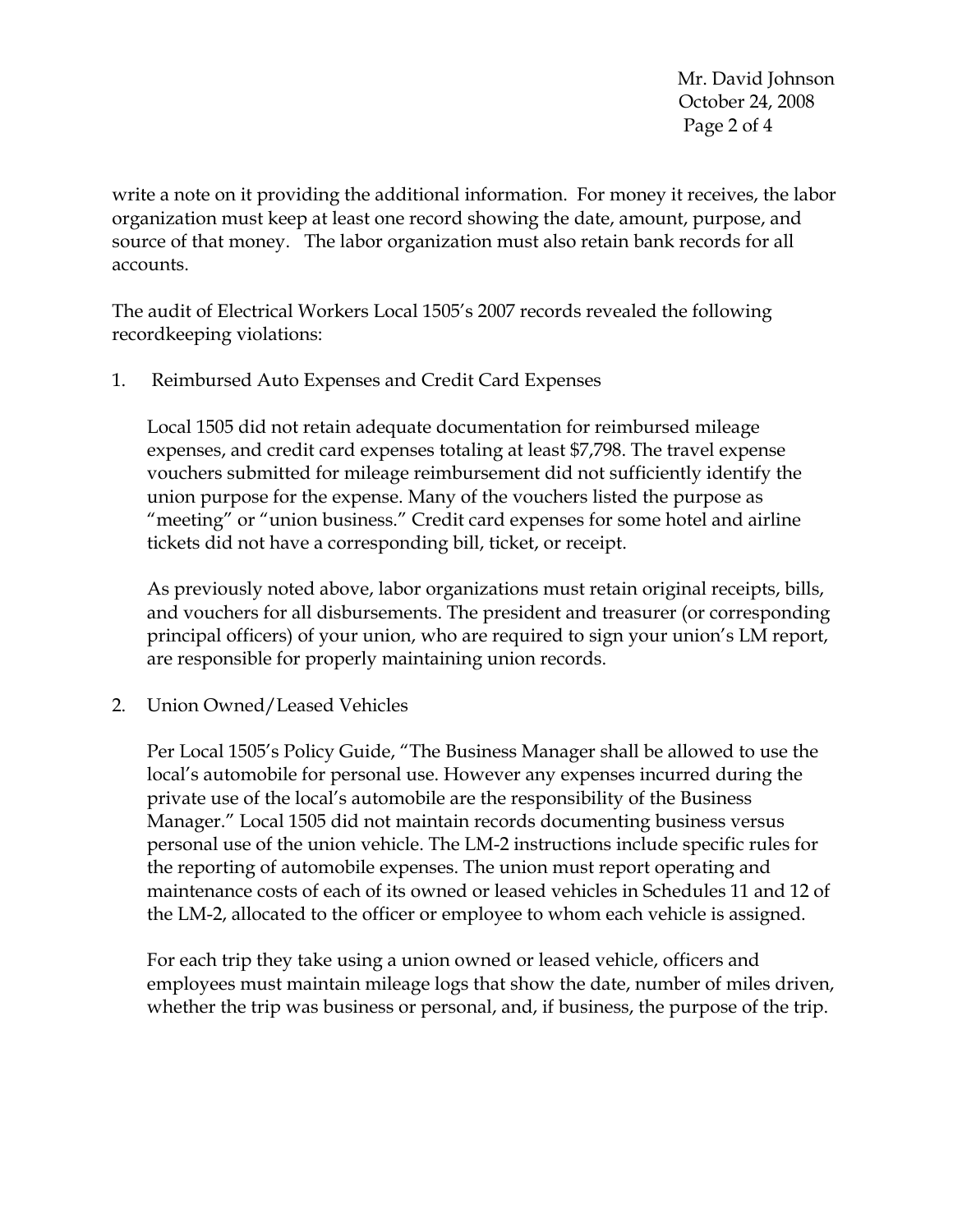Mr. David Johnson October 24, 2008 Page 3 of 4

Based on your assurance that Local 1505 will retain adequate documentation in the future, OLMS will take no further enforcement action at this time regarding the above violations.

## Reporting Violations

The audit disclosed a violation of LMRDA Section 201(b), which requires labor organizations to file annual financial reports accurately disclosing their financial condition and operations. The Labor Organization Annual Report LM-2 filed by Local 1505 for fiscal year ending June 30, 2007, was deficient in the following areas:

1. Disbursements To Officers and Employees

 Local 1505 did not report reimbursements to officers and employees totaling at least \$6,162 in Schedules 11 and 12, Item F (Disbursement For Official Business). It appears that the local erroneously reported these payments in Schedules 15 through 19.

The union must report in Column F of Schedules 11 and 12 (Disbursements for Official Business) direct disbursements to officers and employees for reimbursement of expenses they incurred while conducting union business. In addition, the union must report in Column F of Schedules 11 and 12 indirect disbursements made to another party (such as a credit card company) for business expenses union personnel incur. However, the union must report in Schedules 15 through 19 indirect disbursements for business expenses union personnel incur for transportation by public carrier (such as an airline) and for temporary lodging expenses while traveling on union business. The union must report in Column G (Other Disbursements) of Schedules 11 and 12 any direct or indirect disbursements to union personnel for expenses not necessary for conducting union business.

2. Automobile Expenses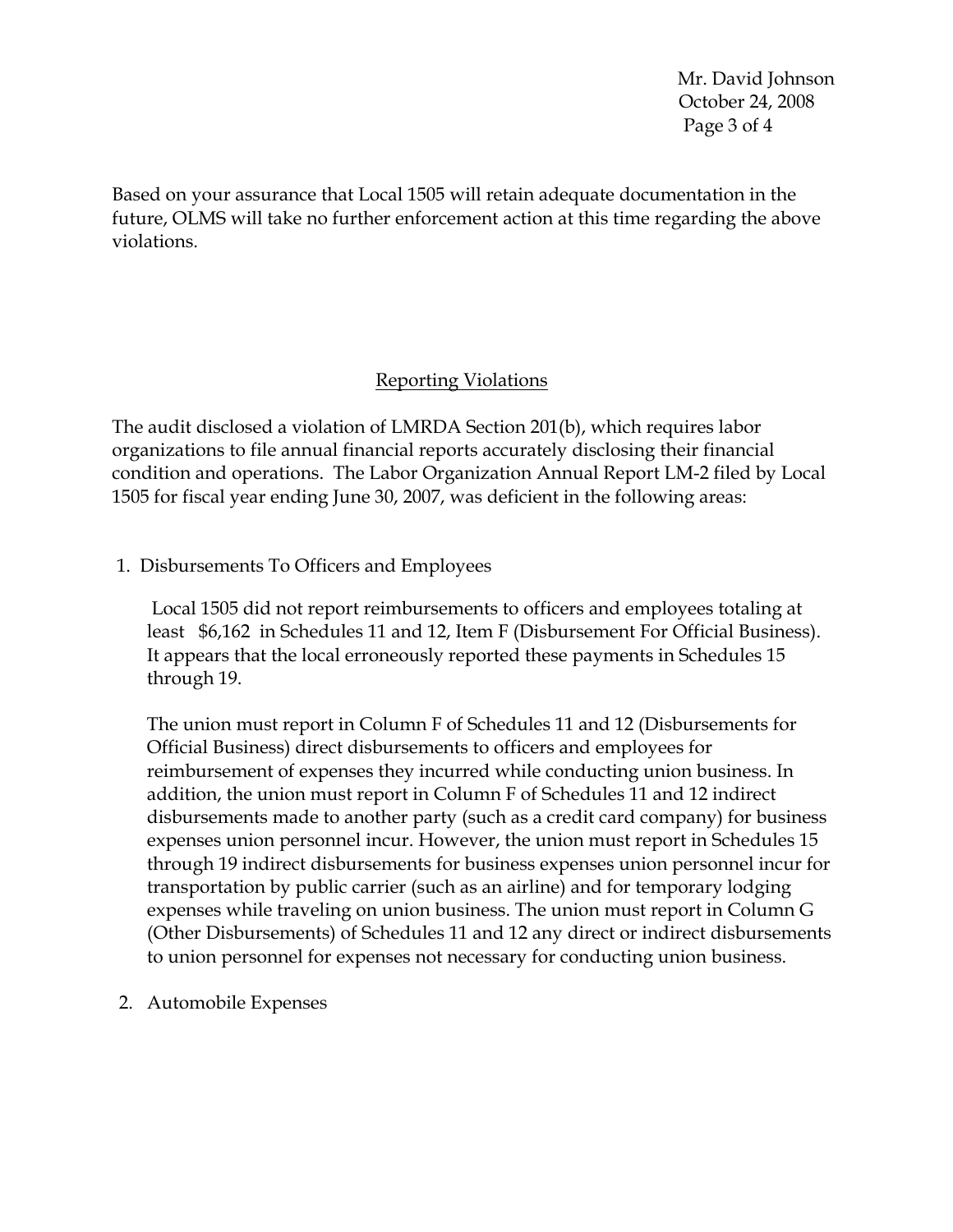Mr. David Johnson October 24, 2008 Page 4 of 4

Local 1505 did not include in the amounts reported in Schedule 11 (All Officers and Disbursements to Officers) and Schedule 12 (Disbursements to Employees) disbursements for the operation and maintenance of the union owned automobile.

The LM-2 instructions provide two methods for reporting automobile-related expenses. The union must report in Schedules 11 and 12 direct and indirect disbursements for the operation and maintenance of union owned and leased vehicles and the operation and maintenance of vehicles owned by union personnel (including gasoline, repairs, and insurance). The union may divide the expenses and report them in Columns F and G based on miles driven for union business (supported by mileage logs) compare with miles driven for personal use. Alternatively, rather than allocating the expenses between Columns F and G, if 50 percent or more of an officer's use of a vehicle was for official business, the union may report all of the expenses relative to the vehicle assigned to the officer or employee in Column F of Schedules 11 or 12 with an explanation in Item 69 (Additional Information) that the officer or employee used the vehicle part of the time for personal business.

## 3. Acquire/Dispose of Property

Item 15 (During the reporting period did your organization acquire or dispose of any assets in any manner other than by purchase or sale?) should have been answered, "Yes," because the union gave away bibles totaling more than \$1,443 during the year. The union must identify the type and value of any property received or given away in the additional information section of the LM report along with the identity of the recipient(s) or donor(s) of such property. The union does not have to itemize every recipient of such giveaways by name. The union can describe the recipients by broad categories if appropriate such as "members" or "new retirees." In addition the union must report the cost, book value, and trade-in allowance for assets traded in.

## 4. Sale of Supplies

Local 1505 did not correctly report receipts from the sale of supplies. The audit revealed that during the audit year, Local 1505 received \$2,900 from the sale of union jackets. The LM-2 instructions require that the union report receipts from the sale of supplies in Item 39 (Sale of Supplies) and disbursements for supplies for resale in Item 59 (Supplies for Resale).